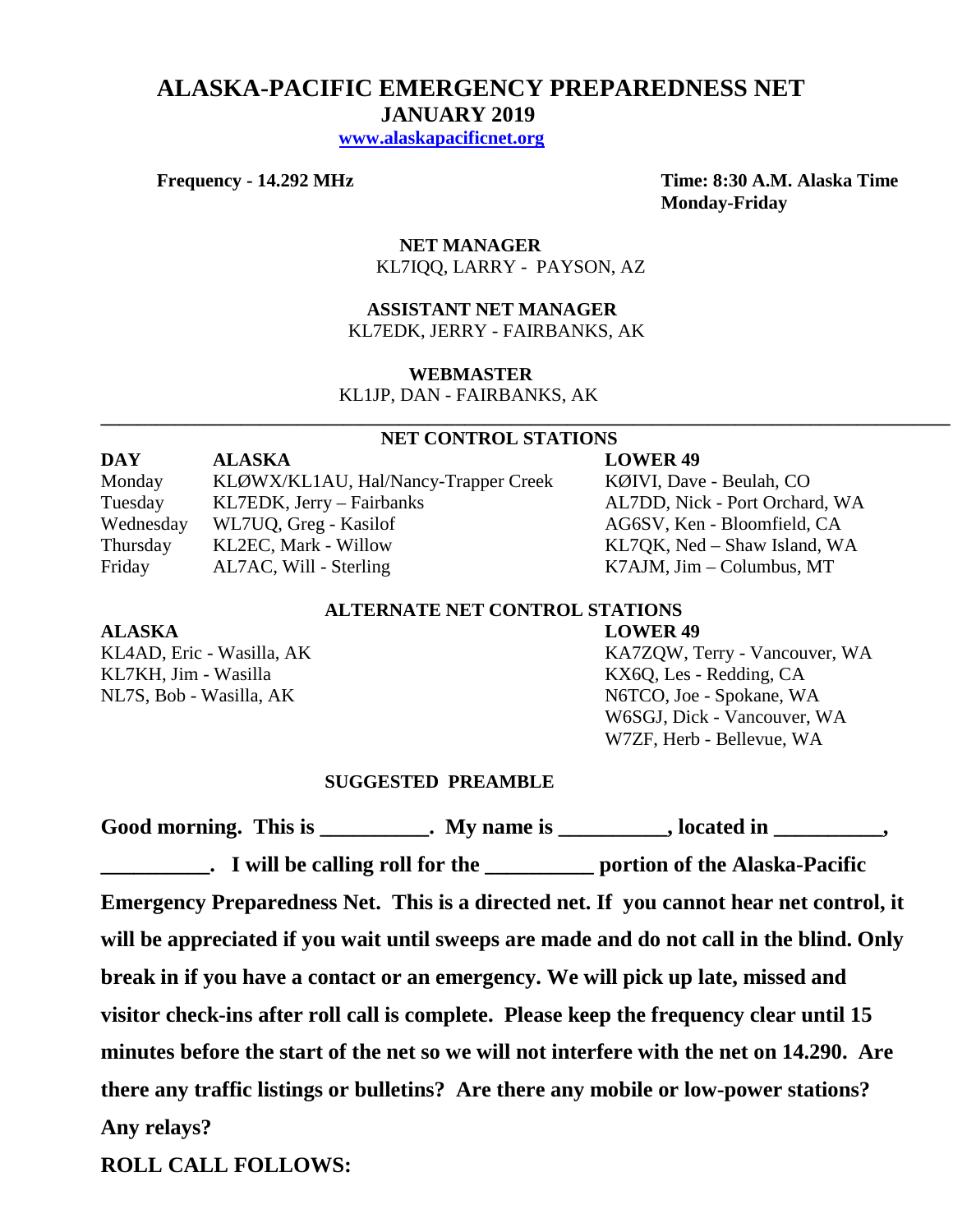| <b>LOWER 49 - JANUARY 2019</b> |                       | <b>DATE</b>         | <b>DATE</b> | <b>DATE</b> | <b>DATE</b> | <b>DATE</b> | <b>DATE</b> |  |
|--------------------------------|-----------------------|---------------------|-------------|-------------|-------------|-------------|-------------|--|
| <b>KL7AN</b>                   | Van                   | Acampo, CA          |             |             |             |             |             |  |
| KJ6LJK                         | Richard               | Angels Camp, CA     |             |             |             |             |             |  |
| N6TEZ                          | A1                    | Anza, CA            |             |             |             |             |             |  |
| KL7HFI                         | Jerry                 | Apache Junction, AZ |             |             |             |             |             |  |
| KL7HM                          | Hugh                  | Apache Junction, AZ |             |             |             |             |             |  |
| N7GK                           | Gary                  | Ashland, OR         |             |             |             |             |             |  |
| W7ZF                           | Herb                  | Bellevue, WA        |             |             |             |             |             |  |
| <b>KØIVI</b>                   | Dave                  | Beulah, CO          |             |             |             |             |             |  |
| AG6SV                          | Ken                   | Bloomfield, CA      |             |             |             |             |             |  |
| <b>KLØHI</b>                   | Claudia               | Brookings, OR       |             |             |             |             |             |  |
| K7AJM                          | Jim                   | Columbus, MT        |             |             |             |             |             |  |
| K7OOS                          | Harold                | Coos Bay, OR        |             |             |             |             |             |  |
| W7BBA                          | Jim                   | Cottage Grove, OR   |             |             |             |             |             |  |
| W7RMH                          | Rick                  | Everett, WA         |             |             |             |             |             |  |
| W7ADB                          | John                  | Federal Way, WA     |             |             |             |             |             |  |
| KA6WAG                         | Robert                | Florence, OR        |             |             |             |             |             |  |
| K7LWF                          | Lyman                 | Gig Harbor, WA      |             |             |             |             |             |  |
| AB7LH                          | Gene                  | Grape View, WA      |             |             |             |             |             |  |
| KH6RC                          | Randy                 | Hawaii              |             |             |             |             |             |  |
| N7HRO                          | Dennis                | Hot Springs, SD     |             |             |             |             |             |  |
| AL1R                           | $\mathop{\text{Jim}}$ | Indianola, WA       |             |             |             |             |             |  |
| W7ISP                          | Mike                  | Ione, WA            |             |             |             |             |             |  |
| <b>KL7FQQ</b>                  | Rose                  | La Feria, TX        |             |             |             |             |             |  |
| KK7HK                          | Tom                   | Lebanon, OR         |             |             |             |             |             |  |

 $\lambda$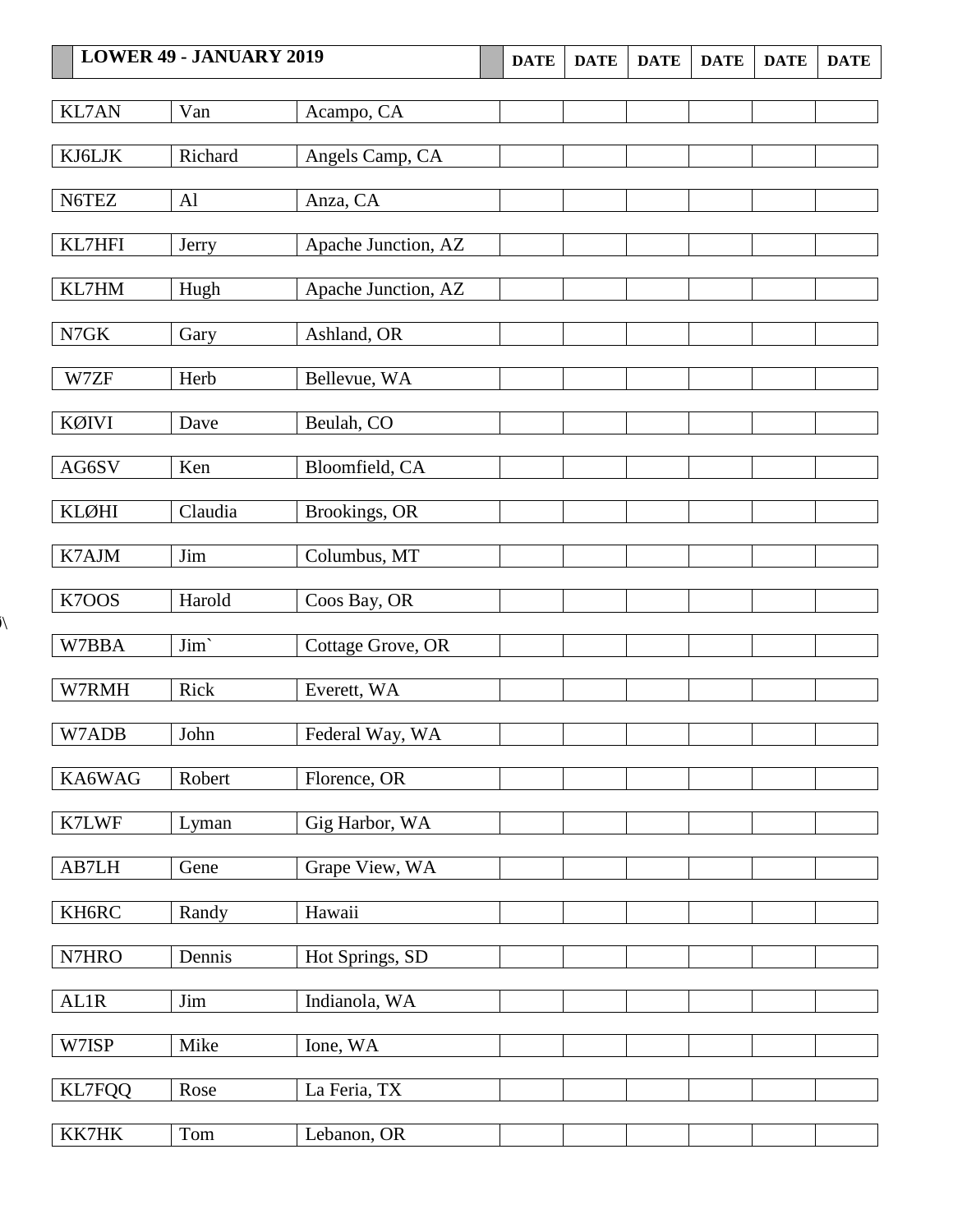| W7DRT                              | Don          | Longbranch, WA   |  |  |
|------------------------------------|--------------|------------------|--|--|
| WA9STI                             | Scott        | Los Angeles, CA  |  |  |
| KA7ZEM                             | Jerry        | Mesa, AZ         |  |  |
| <b>KLØQZ</b>                       | Glenn        | Mesa, AZ         |  |  |
|                                    |              |                  |  |  |
| AL7KV                              | Phil         | Olympia, WA      |  |  |
| <b>KDØSQC</b>                      | Tony         | Parker, CO       |  |  |
| KL7IQQ                             | Larry        | Payson, AZ       |  |  |
| KF7RCO                             | Roeland      | Phoenix, AZ      |  |  |
| K6YBV                              | Bob          | Placerville, CA  |  |  |
| $\ensuremath{\text{N7}\text{ILZ}}$ | Vern         | Portland, OR     |  |  |
| W7BKO                              | Bernie       | Portland, OR     |  |  |
| AL7DD                              | Nick         | Port Orchard, WA |  |  |
|                                    |              |                  |  |  |
| KB7PYF                             | Charlie      | Poulsbo, WA      |  |  |
| <b>NØRYK</b>                       | <b>Jack</b>  | Prineville, OR   |  |  |
| KX6Q                               | Les          | Redding, CA      |  |  |
| VE7RQ                              | Tom          | Richmond, BC     |  |  |
| AL7Y                               | Scott        | Ruger Ranch, AZ  |  |  |
| K7GU                               | Karl         | Santa, ID        |  |  |
| K7SK                               | <b>Steve</b> | Seattle, WA      |  |  |
| KI7SJC                             | Gil          | Seattle, WA      |  |  |
| KM6CPU                             | Gary         | Sebastopol, CA   |  |  |
| KL7QK                              | Ned          | Shaw Island, WA  |  |  |
| N6TCO                              | Joe          | Spokane, WA      |  |  |
| <b>WWØTT</b>                       | Don          | Spring Lake, MN  |  |  |
| AK7YT                              | Glenn        | Stockton, CA     |  |  |
| <b>WA6PWP</b>                      | Bill         | Stockton, CA     |  |  |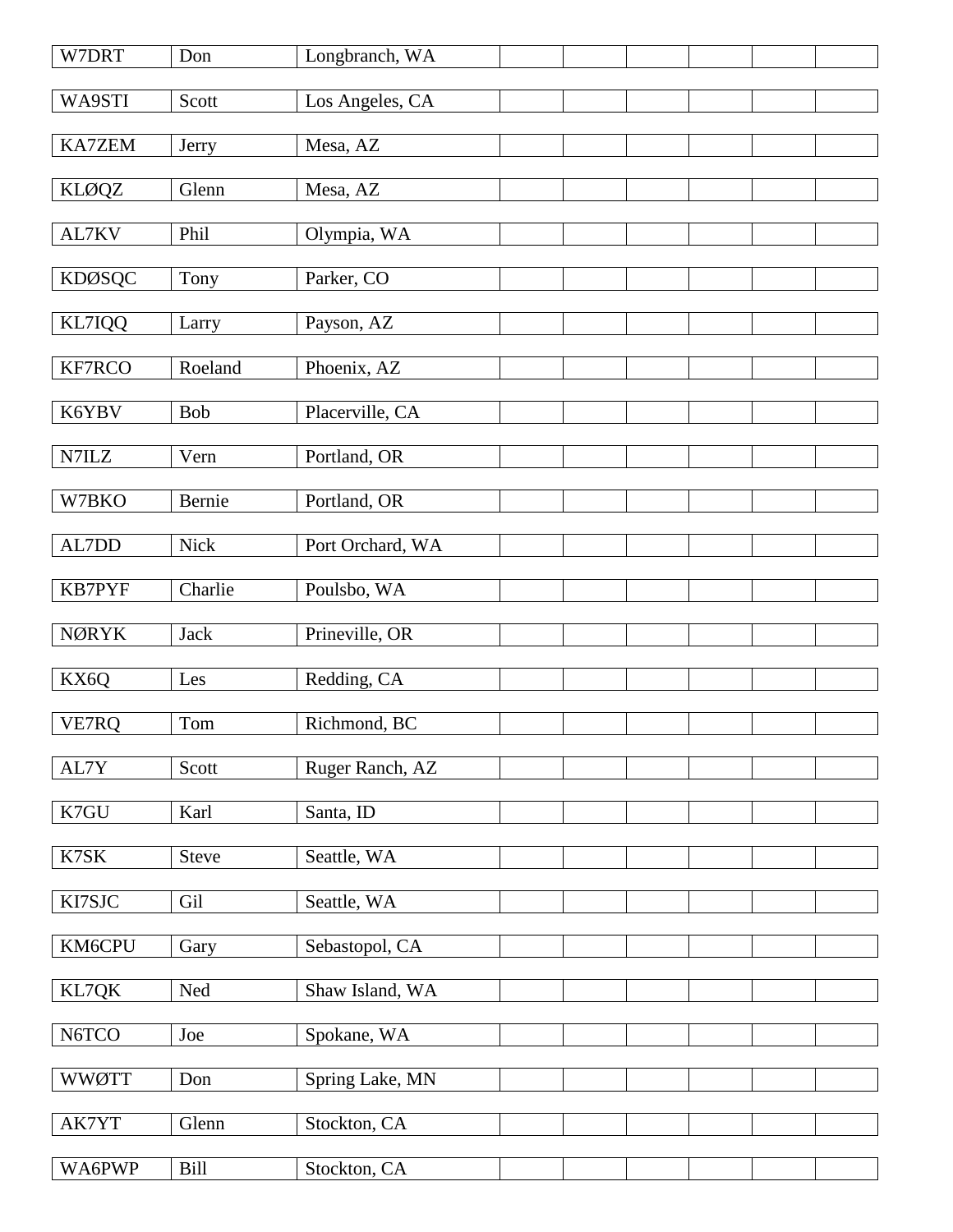| NL7QT        | Don         | Tacna, AZ          |  |
|--------------|-------------|--------------------|--|
| <b>KLØVW</b> | Bonnie      | Tacna, AZ          |  |
|              |             |                    |  |
| KL7LL        | John        | Valley, WA         |  |
|              |             |                    |  |
| KA7ZQW       | Terry       | Vancouver, WA      |  |
|              |             |                    |  |
| W6SGJ        | Dick        | Vancouver, WA      |  |
|              |             |                    |  |
| W7UMX        | <b>MARS</b> | Whidbey Island, WA |  |
|              |             |                    |  |
| W9JDW        | Jim         | Washington, IN     |  |
|              |             |                    |  |
| WL7SO        | John        | Washington, UT     |  |
|              |             |                    |  |
| <b>AEØLE</b> | <b>JR</b>   | Wray, CO           |  |
|              |             |                    |  |
| <b>NØWRS</b> | Wyatt       | Wray, CO           |  |
|              |             |                    |  |
| AL7D         | Dave        | Yuma, AZ           |  |

|                                             | <b>SOUTH-49 TOTAL</b>       |  |  |  |  |
|---------------------------------------------|-----------------------------|--|--|--|--|
|                                             |                             |  |  |  |  |
| <b>TOTAL CHECK-INS (INCLUDING VISITORS)</b> |                             |  |  |  |  |
|                                             |                             |  |  |  |  |
|                                             | <b>TOTAL FORMAL TRAFFIC</b> |  |  |  |  |

|                | VISITORS - JANUARY 2019 - LOWER 49 |                 | <b>DATE</b> | <b>DATE</b> | <b>DATE</b> | <b>DATE</b> | <b>DATE</b> | <b>DATE</b> |
|----------------|------------------------------------|-----------------|-------------|-------------|-------------|-------------|-------------|-------------|
| <b>STATION</b> | <b>NAME</b>                        | <b>LOCATION</b> |             |             |             |             |             |             |
|                |                                    |                 |             |             |             |             |             |             |
|                |                                    |                 |             |             |             |             |             |             |
|                |                                    |                 |             |             |             |             |             |             |
|                |                                    |                 |             |             |             |             |             |             |
|                |                                    |                 |             |             |             |             |             |             |
|                |                                    |                 |             |             |             |             |             |             |
|                |                                    |                 |             |             |             |             |             |             |
|                |                                    |                 |             |             |             |             |             |             |
|                |                                    |                 |             |             |             |             |             |             |
|                |                                    |                 |             |             |             |             |             |             |
|                |                                    |                 |             |             |             |             |             |             |
|                |                                    |                 |             |             |             |             |             |             |
|                |                                    |                 |             |             |             |             |             |             |
|                |                                    |                 |             |             |             |             |             |             |
|                |                                    |                 |             |             |             |             |             |             |
|                |                                    |                 |             |             |             |             |             |             |
|                |                                    |                 |             |             |             |             |             |             |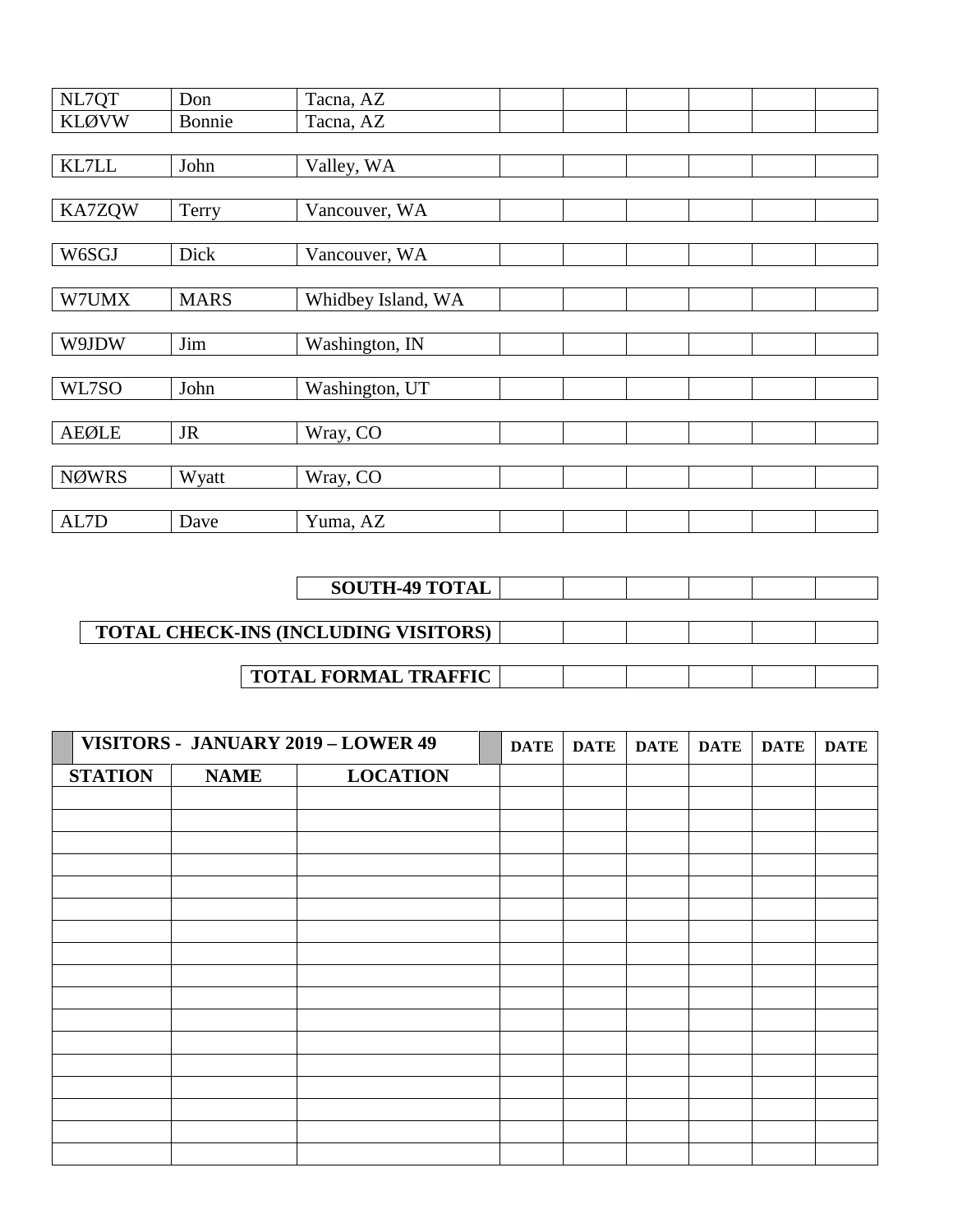|                | <b>ALASKA - JANUARY 2019</b> |                            | <b>DATE</b> | <b>DATE</b> | <b>DATE</b> | <b>DATE</b> | <b>DATE</b> | <b>DATE</b> |
|----------------|------------------------------|----------------------------|-------------|-------------|-------------|-------------|-------------|-------------|
| <b>STATION</b> | <b>NAME</b>                  | <b>LOCATION</b>            |             |             |             |             |             |             |
|                |                              |                            |             |             |             |             |             |             |
| ALØU           | Art                          | Anchorage, AK              |             |             |             |             |             |             |
|                |                              |                            |             |             |             |             |             |             |
| <b>KL7ICB</b>  | John                         | Anchorage, AK              |             |             |             |             |             |             |
| KL7QZ          | John                         | Anchorage, AK              |             |             |             |             |             |             |
|                |                              |                            |             |             |             |             |             |             |
| KL7YK          | Ron                          | Anchorage, AK              |             |             |             |             |             |             |
|                |                              |                            |             |             |             |             |             |             |
| KL2EC          | Mark                         | Caswell Lakes, AK          |             |             |             |             |             |             |
|                |                              |                            |             |             |             |             |             |             |
| KL2GS          | Mac                          | Central, AK                |             |             |             |             |             |             |
| VE6NL          | Neal                         | Empress, AB                |             |             |             |             |             |             |
|                |                              |                            |             |             |             |             |             |             |
| AL7AQ          | <b>Bruce</b>                 | <b>Excursion Inlet, AK</b> |             |             |             |             |             |             |
| KL7WJ          | Debbie                       | Excursion Inlet, AK        |             |             |             |             |             |             |
|                |                              |                            |             |             |             |             |             |             |
| KL3DO          | Eric                         | Fairbanks, AK              |             |             |             |             |             |             |
| KL7EBF         | <b>Bob</b>                   | Fairbanks, AK              |             |             |             |             |             |             |
|                |                              |                            |             |             |             |             |             |             |
| <b>KL7EDK</b>  | Jerry                        | Fairbanks, AK              |             |             |             |             |             |             |
|                |                              |                            |             |             |             |             |             |             |
| WL7GX          | Jerry                        | Fairbanks, AK              |             |             |             |             |             |             |
|                |                              |                            |             |             |             |             |             |             |
| KL2PM          | Rick                         | Glacier View, AK           |             |             |             |             |             |             |
| KL7YXF         | Lynn                         | Haines, AK                 |             |             |             |             |             |             |
|                |                              |                            |             |             |             |             |             |             |
| AL5G           | Robert                       | Juneau, AK                 |             |             |             |             |             |             |
|                |                              |                            |             |             |             |             |             |             |
| KL7JJB         | Delores                      | Juneau, AK                 |             |             |             |             |             |             |
| AL7V           | Sam                          | Juneau, AK                 |             |             |             |             |             |             |
|                |                              |                            |             |             |             |             |             |             |
| KL2UH          | Ernie                        | Juneau, AK                 |             |             |             |             |             |             |
|                |                              |                            |             |             |             |             |             |             |
| KL7 IWC        | Larry                        | Juneau, AK                 |             |             |             |             |             |             |
|                |                              |                            |             |             |             |             |             |             |
| KL7IYD         | $\mathop{\text{Jim}}$        | Juneau, AK                 |             |             |             |             |             |             |
| NL3A           | Bill                         | Juneau, AK                 |             |             |             |             |             |             |
|                |                              |                            |             |             |             |             |             |             |
| WL7BKA         | Dave                         | Juneau, AK                 |             |             |             |             |             |             |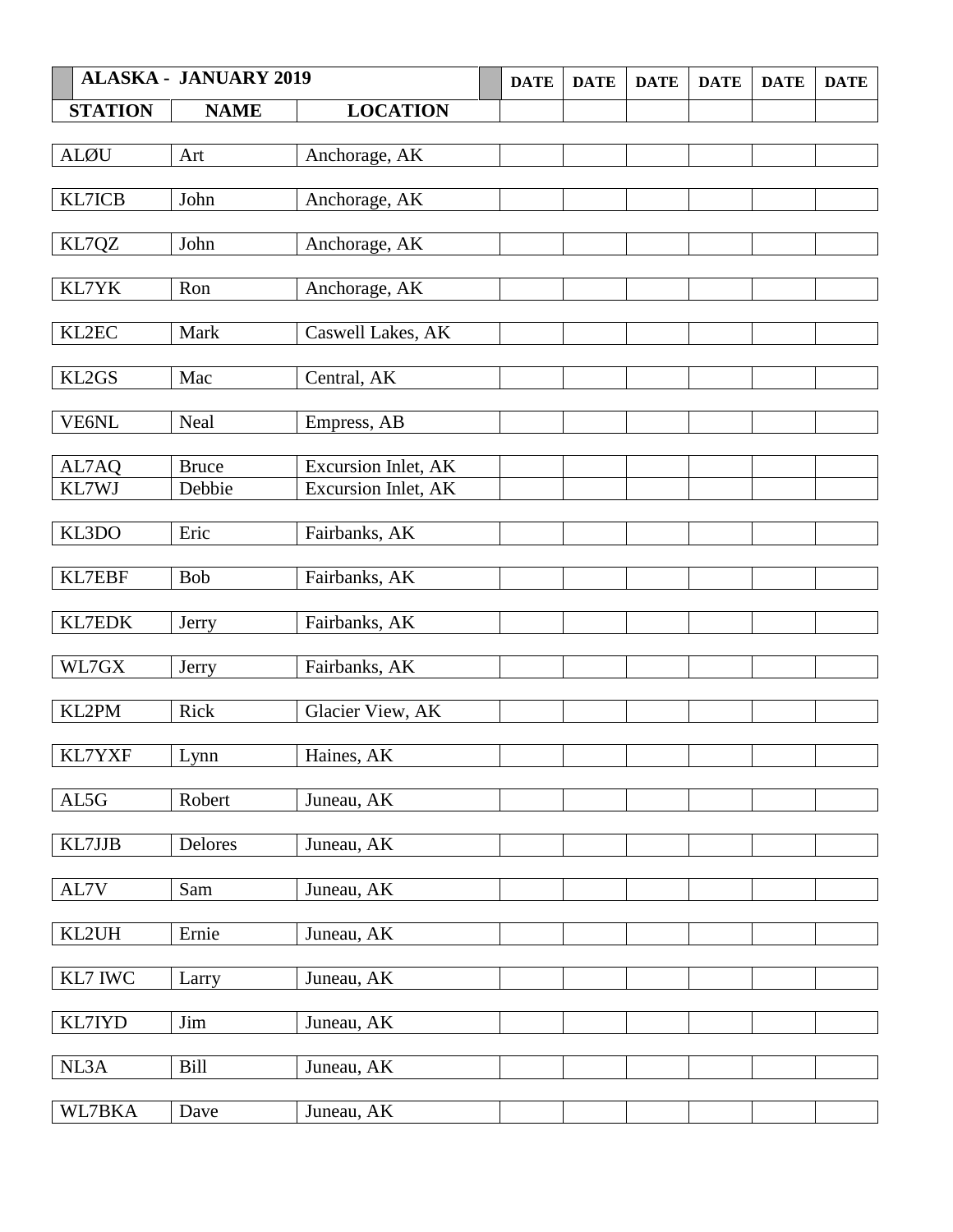| WL7UQ             | Greg                | Kasilof, AK              |  |  |  |
|-------------------|---------------------|--------------------------|--|--|--|
| WL7UR             | Karen               | Kasilof, AK              |  |  |  |
|                   |                     |                          |  |  |  |
| <b>KL4CA</b>      | Saunya              | Ketchikan, AK            |  |  |  |
| <b>KL4CB</b>      | Allen               | Ketchikan, AK            |  |  |  |
|                   |                     |                          |  |  |  |
| KL7GIH            | Chris               | Ketchikan, AK            |  |  |  |
|                   |                     |                          |  |  |  |
| KL7NC             | <b>Bob</b>          | Ketchikan, AK            |  |  |  |
|                   |                     |                          |  |  |  |
| NL7LL             | Gary                | Ketchikan, AK            |  |  |  |
|                   |                     |                          |  |  |  |
| WL7AUV            | Leroy               | Ketchikan, AK            |  |  |  |
|                   |                     |                          |  |  |  |
| AL7LW             | Larry               | Nikiski, AK              |  |  |  |
| AL7LX             | <b>Brenda</b>       | Nikiski, AK              |  |  |  |
|                   |                     |                          |  |  |  |
| <b>KL7JHR</b>     | Dennis              | Ninilchik, AK            |  |  |  |
| KL7KL             | Martha              | Ninilchik, AK            |  |  |  |
|                   |                     |                          |  |  |  |
| <b>NØSUB</b>      | Don                 | Montana Creek, AK        |  |  |  |
|                   |                     |                          |  |  |  |
| KL7JFT            | Don                 | Palmer, AK               |  |  |  |
| KL2FA             | Carol               | Palmer, AK               |  |  |  |
|                   |                     |                          |  |  |  |
| N7FXX             | Claude              | Palmer, AK               |  |  |  |
|                   |                     |                          |  |  |  |
| <b>KE7FXM</b>     | Jimmy               | Prince of Wales Isl., AK |  |  |  |
|                   |                     |                          |  |  |  |
| AL6G              | Mike                | Sitka, AK                |  |  |  |
|                   |                     |                          |  |  |  |
| <b>WA1FVJ</b>     | $\operatorname{Ed}$ | Soldotna, AK             |  |  |  |
|                   |                     |                          |  |  |  |
| AL7AC             | Will                | Sterling, AK             |  |  |  |
|                   |                     |                          |  |  |  |
| KL3CV             | Tim                 | Sterling, AK             |  |  |  |
|                   |                     |                          |  |  |  |
| WL7UP             | Ward                | Sterling, AK             |  |  |  |
|                   |                     |                          |  |  |  |
| <b>KL1KG</b>      | Dave                | Tok, AK                  |  |  |  |
|                   |                     |                          |  |  |  |
| KL7ST             | Stanton             | Tok, AK                  |  |  |  |
|                   |                     |                          |  |  |  |
| <b>KLØWX</b>      | Hal                 | Trapper Creek, AK        |  |  |  |
| KL1AU             | Nancy               | Trapper Creek, AK        |  |  |  |
|                   |                     |                          |  |  |  |
| AL <sub>4</sub> O | Larry               | Valdez, AK               |  |  |  |
| KL3SG             | Dee                 | Valdez, AK               |  |  |  |
|                   |                     |                          |  |  |  |
| <b>KL1IO</b>      | Jim                 | Valdez, AK               |  |  |  |
|                   |                     |                          |  |  |  |